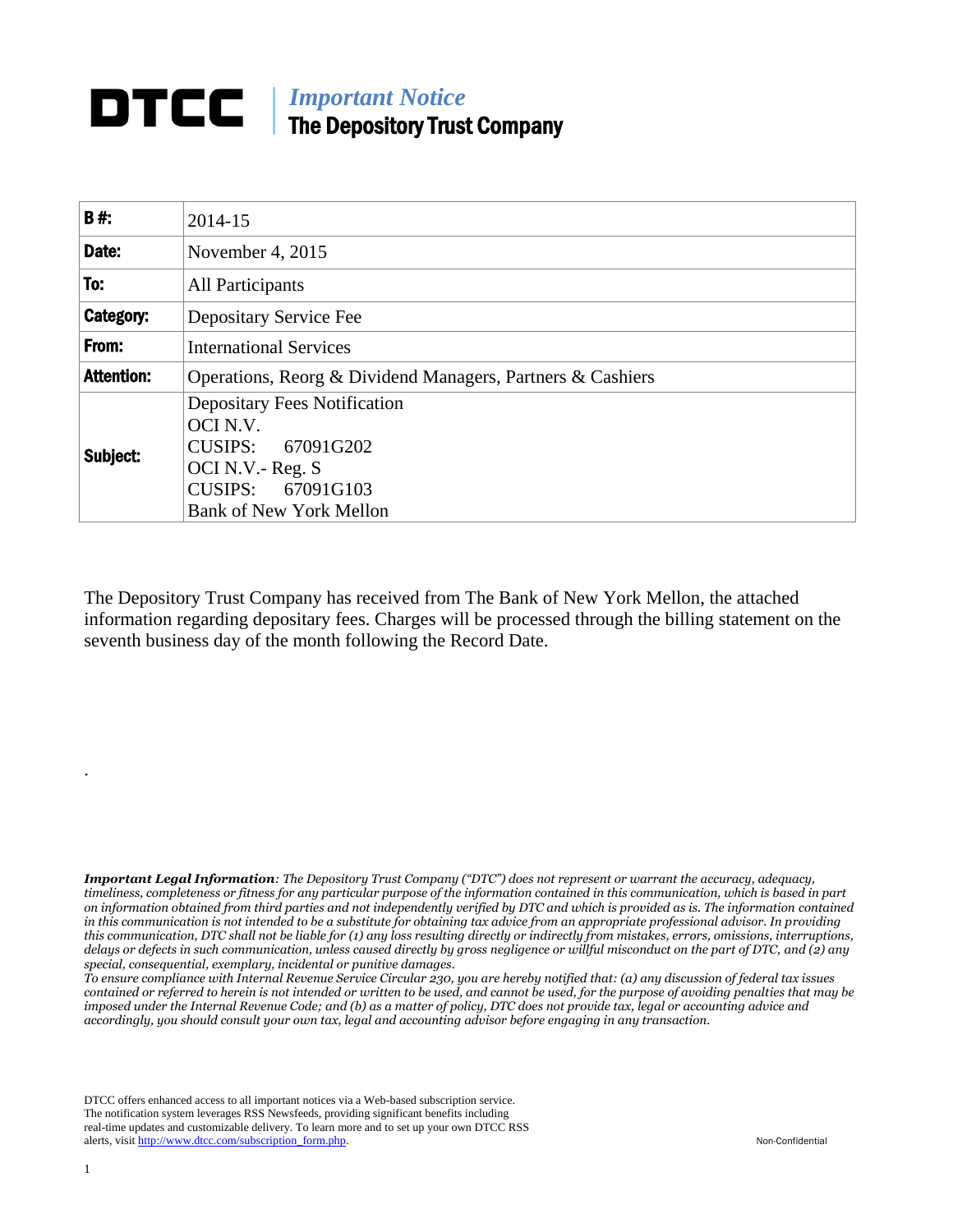

October 20, 2015

 The Bank of New York Mellon(the "Depositary") hereby represents and warrants to DTC, Euroclear, and Clearstream that it may collect and receive, pursuant to the terms and conditions of the Deposit Agreement (the "Agreement"), dated as of Jan 25, 2013 between OCI N.V. and the Depositary, a service fee per ADR share in accordance with the table below (the "Representation"):

| Depositary:            | <b>BNYM</b>     |
|------------------------|-----------------|
| DTC#:                  | 2504            |
| <b>Security Name:</b>  | OCI N.V.-Reg. S |
| <b>CUSIP:</b>          | 67091G103       |
| <b>Security Type:</b>  | DR              |
| Fee:                   | \$0.02          |
| <b>Record Date:</b>    | Dec 04, 2015    |
| <b>Billing Period:</b> | December        |
|                        |                 |

The Depositary hereby instructs DTC, Euroclear, and Clearstream to collect and pass-through such fees to the Depositary (the "Instruction").

Depositary hereby agrees to indemnify and hold harmless DTC, Euroclear, and Clearstream and their respective officers, directors, employees and agents (the "Indemnitees") from and against any and all Losses <sup>1</sup> and/or Legal Actions<sup>2</sup> resulting from or arising out the Representation and/or the Instruction, provided, however that such indemnity shall not extend to any Losses or Legal Actions resulting from or arising out of the negligence, willful default or fraud of DTC, Euroclear, and Clearstream (or any of their respective officers, directors, agents or employees).

Thank You,

The Bank of New York Mellon

<sup>1</sup> "Losses" means and includes all losses, liabilities, damages, judgments, payments, costs and expenses (including without limitation any reasonable costs of investigation and reasonable legal fees and expenses incurred).

<sup>2</sup> "Legal Action" means and includes any claim, counterclaim, demand, action, suit, counterclaim, arbitration, inquiry, proceeding or investigation before any federal, state or foreign court or other tribunal, or any investigative or regulatory agency or SRO.

BNY Mellon collects fees from DR holders pursuant to the terms and conditions of the DRs and the deposit agreement under which they are issued. From time to time, BNY Mellon may make payments to the issuer to reimburse and / or share revenue from the fees collected from DR holders, or waive fees and expenses to the issuer for services provided, generally relating to costs and expenses arising out of establishment and maintenance of the DR program. BNY Mellon may also transact with affiliated brokers and dealers.